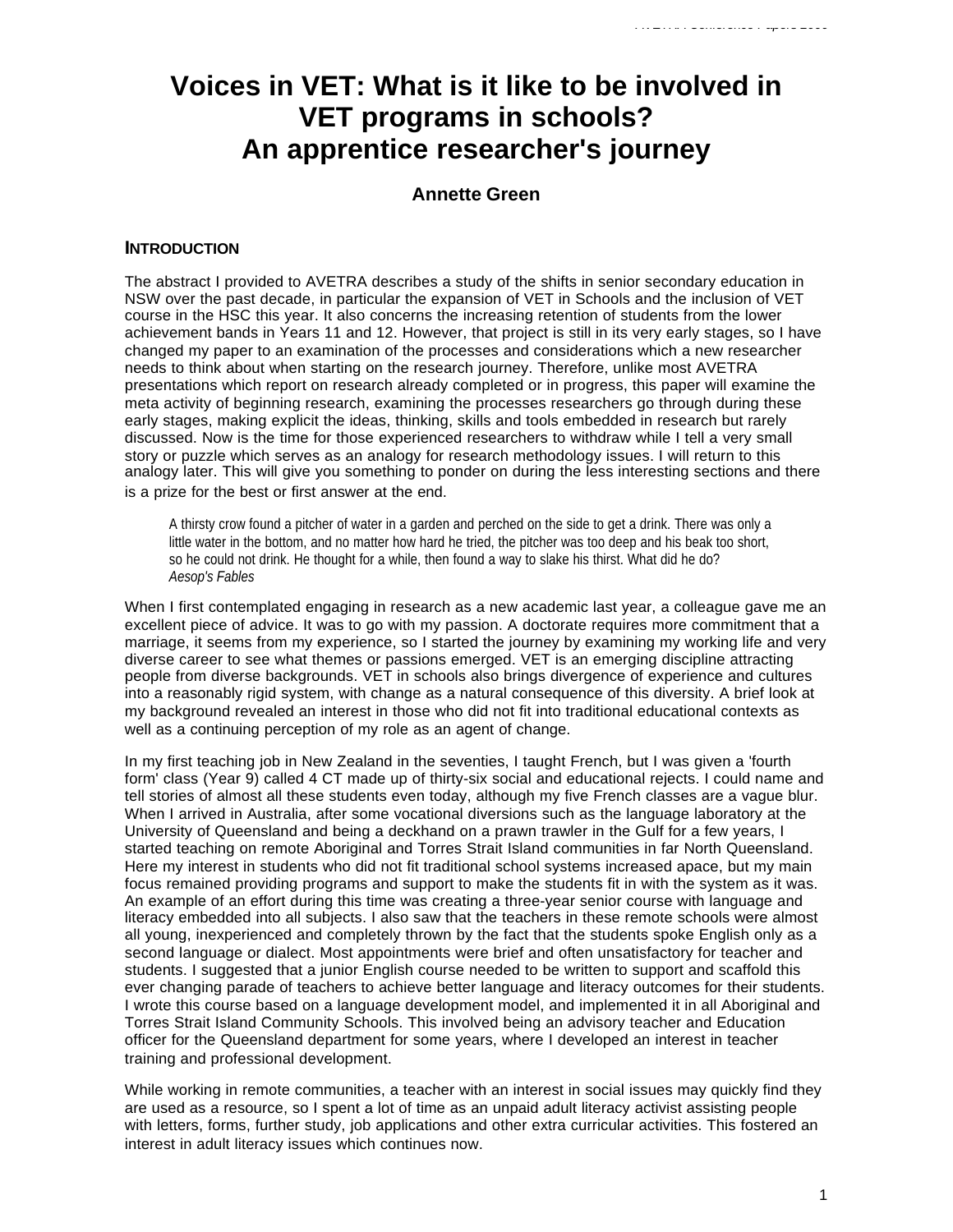When my partner's job brought us to NSW at the beginning of the nineties, I tried teaching within the NSW department at Kyogle High School. I found it a culture shock for many reasons so looked for other career opportunities. Then followed a period working as an adult literacy practitioner with Skillshare, followed by Adult Community Education (ACE) for many years. Here again I worked with Aboriginal people, school system 'failures' and the unemployed - all examples of people who did not fit into the educational system for many reasons and all having vocational aspirations which they found very difficult to fulfil.

Starting at Charles Sturt University as a VET lecturer in August 1999 and reviewing my career lead me to identifying the following themes:

- Students with language, literacy, social issues which bar them from effective and full participation in the current systems of education and training
- Senior secondary schooling opportunities and pathways for vocational success so they are not forced to approach an adult literacy teacher with tales of negativity and frustration and feelings of being relegated to a social scrap pile
- Teacher training and professional development especially in light of the fact that most teachers come from a history of successful academic achievement and social conformity and find it difficult to understand those whose background is so very dissimilar from their own

#### **PROJECT DESCRIPTION**

Now that the passions and ideas had been identified, I considered how to proceed. Our research group, Group for Research in Education and Training (GREAT) offers small grants for pilot projects, but before applying, I thought it would be advisable to take an apprentice role with a more experienced researcher. Doctor Colin Boylan and I submitted a successful application to GREAT and we are anticipating our first meeting next week.

#### **PILOT PROJECT SUMMARY**

With increased participation rates over the last five years, more students in senior high school are representative of the lower achievement band. Changes in curriculum to recognise the students who are not bound for tertiary studies have included increased provision of vocational education.

The major aim of the study is to document the perceived issues and differing perspectives of the stakeholders involved in VET in schools. These stakeholders include secondary students, VET teachers and other teachers, parents, employer groups, educational authorities and the Aboriginal Education Consultative Group. (AECG)

The data will be collected using semi-structured interviews with focus groups representing each of the stakeholder categories. This process will be supplemented by individual interviews with a representative sample drawn from the participants.

The anticipated major outcomes from this study will be to:

- document the stakeholders' perspectives about their experiences of VET in schools
- generate a set of shared emerging issues in VET in schools
- identify where differences exist between stakeholder groups
- analyse the findings to develop a diagnostic tool which characterises elements of successful VET programs in schools.

It is anticipated that this research will lead to a journal publication, as well as providing a gateway to further research on VET in schools.

The report from the Dusseldorp Skills Forum discussing early school leavers indicates that these young people are most at risk in the current economic climate of suffering social and economic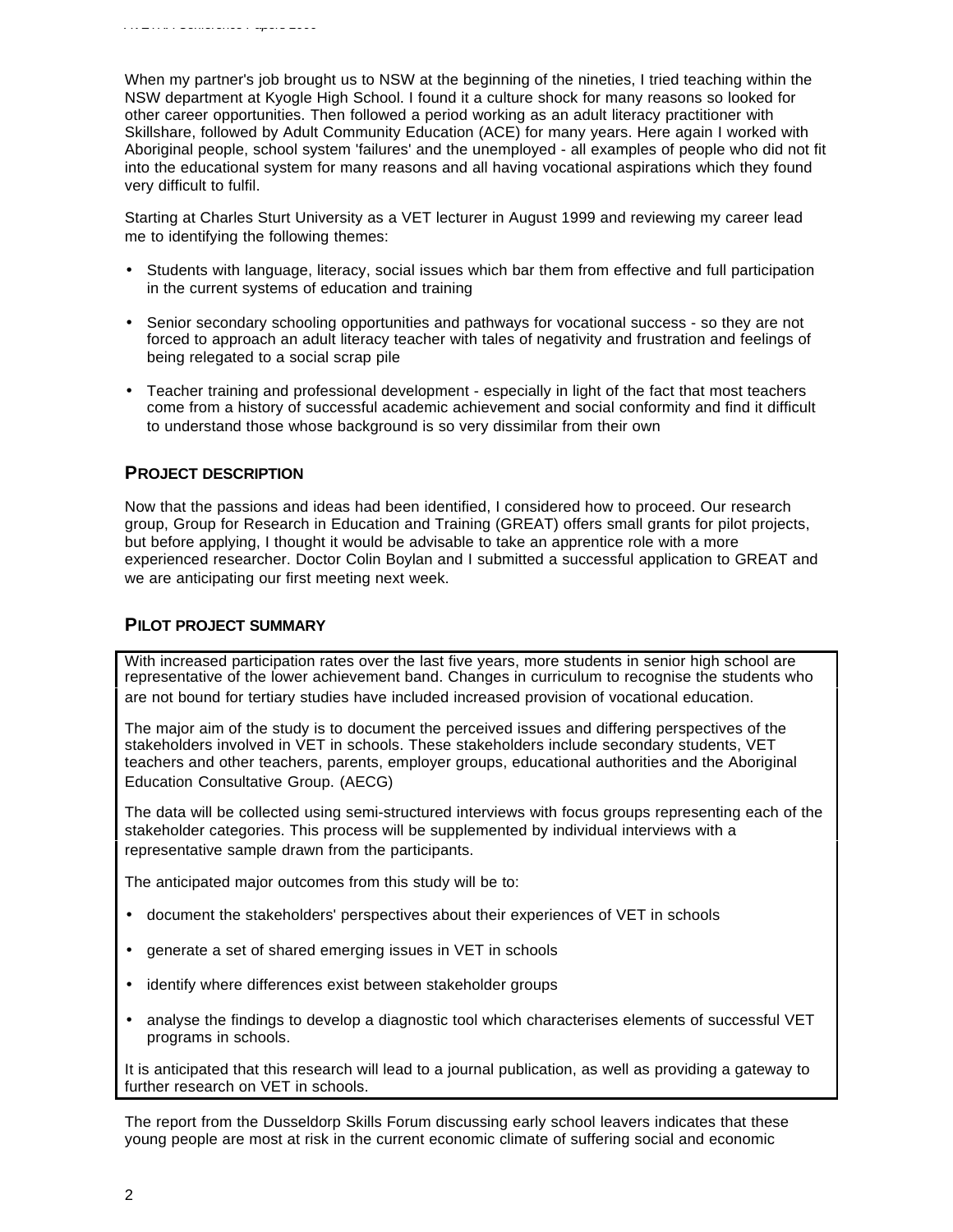disadvantage. (NATSEM, 1999) This paper formed a different question in my mind: "But what advantages are gained by those who stay, particularly when considering the low achievers and traditionally early school leavers who remain at school under a scheme that a South Australian colleague recently characterised as 'learn for the dole'?" Does VET in Schools provide them with more satisfactory educational and vocational experiences and outcomes? In my focus on VET in schools I am particularly interested in the academic and vocational divide in the senior school system. This extrapolates out for me into areas such as support - eg professional development for teachers and context specific literacy numeracy support for students. Students whose voices interest me in this research include Aboriginal students, students with non-academic aspirations, students with literacy issues, the economically and socially disadvantaged and rural students. I am also interested in standpoints of other stakeholders such as parents, the community and employers. I want to look at the issues from a different perspective - ie - instead of 'supporting' reluctant or at risk students through an alien system which has not served them well historically, take their standpoint to examine the potential changes the VET in schools move could provide to make the school experience more meaningful and vocationally worthwhile for these students through year 11 and 12 and beyond. In a recent study which examined schools students, including many Aboriginal students, using resistance theory, the authors premised that '...it would be expected that resistance to school is generated among groups who historically are socially disadvantaged.' (Munns & McFadden, 2000, p63). All these factors keep reminding me that surely it is time to look at changing the systems rather than continually trying to support and offer piecemeal alternatives to make students fit a system which does not meet their needs.

## **RESEARCH QUESTION CRITIQUE**

When devising this paper and attempting to explain the journey, I constantly envisioned clashes I had experienced with traditional school systems and the dominant forces within and driving them. These are characterised as virtually beyond critique in terms of structure, history and social conformity. Nothing is able to interfere with their continuance, although minor changes may be effected in peripheral ways. In his introduction to Chomsky's 'Profit before people', McChesney asserts that nothing is allowed to interfere with market driven economies. 'At their most eloquent, proponents of neoliberalism sound as if they are doing poor people, the environment and everybody else a tremendous service as they enact policies on behalf of the wealthy few.' (McChesney, 1998, p8) In a similar way, in senior schooling students who are not the intellectual, social or vocational elite often do not fit into a school system designed for, driven by and managed within a narrow social construct favouring the economically and politically viable.

In this section, I would like some participation in this project. The lines between the pilot study and the larger Ph D research are already becoming blurred and much time needs to be taken subduing the researcher's panic that she is too old to be starting a new learning journey.

## **AIMS OF THE PILOT PROJECT**

The pilot project provides an opportunity to research and examine two shifts in secondary school education in NSW, in particular, the inclusion of VET courses in the HSC for the first time in NSW in 2000. The second is the increased retention of students from the lower achievement bands in the senior school.

School-based VET courses are based on industry standards specified by the Australian Qualifications Framework. (AQF) These courses have been developed and endorsed by industry within a competency based framework, where the emphasis is on individual outcomes aligned with industry specific standards, so that outcomes are measured against these standards rather than against the performance of other students.

The teachers of these VET courses must have an industry background. These teachers not only come from a different teaching / training tradition but also must be able to assess individual student performances against industry standards. Consequently, they provide further new voices in secondary education. Collectively, these changes reflect several major paradigm shifts in senior schooling. These include a change from traditional academic and assessment practices to a competency based model of assessment. Another change focuses on the culture, teaching mores and backgrounds of the high school teacher and the VET teacher. Also, in the VET model, students can use school-based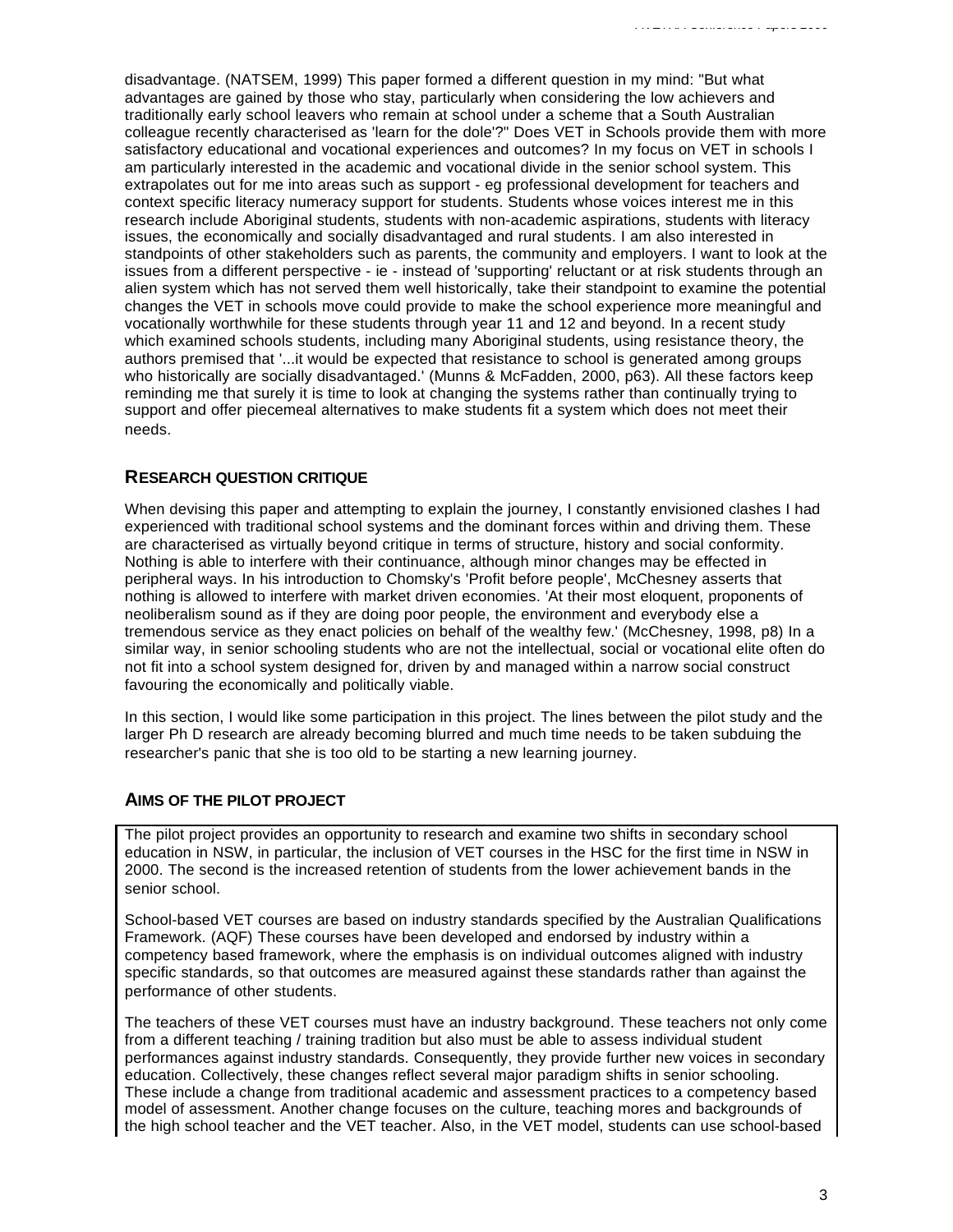learning in a direct way to build their industry-based credentials, which articulate with further vocational education and training programs.

This study involves gathering information from the voices of the various stakeholders in VET in schools. These stakeholders include secondary students, VET teachers and other teachers, parents, employer groups, educational authorities and the Aboriginal Education Consultative Group. (AECG) In particular, there are a number of secondary students for whom the traditional curriculum is not rewarding. In this study, one of the specific stakeholder groups will include students who might have been expected to leave during Year 11 who are staying on because of their studies in vocational education.

The aims of this study are:

- to identify and document a range of perspectives held by the stakeholders on the experience of being involved in VET in schools.
- to identify the range of issues emerging from each of the stakeholder groups.
- to develop a diagnostic tool to identify elements of best practice in VET programs in schools.

Examining the aims of the pilot project and some of the issues I have raised so far, I invite some comments to assist me in refining and clarifying my questions. More experienced researchers may like to pose new or alternative questions, or offer a critique of the process so far.

#### **METHODOLOGY**

First of all I will check who has the solution to the story about the crow. I chose this story as the crow needed a method to achieve his purpose. By using his brains, and the appropriate methodology, the crow was refreshed. I have been learning about research methodology from a variety of sources and I have discovered two main viewpoints, which can operate simultaneously:

- 1. Research methodology is an arcane and treacherous area full of traps for the novice and requiring years of study, debate and the swearing of allegiance to a research 'camp'.
- 2. Research methodology provides tools which can ensure that the researcher, who chooses wisely, can find out the answers to questions posed and these answers will be SMART ( Specific, Measurable, Attainable, Relevant and Timely - fitting in with time restraints.) (Bowmer,1997)

Some of the strategies I am adopting to surmount the barrier and fear induced by option one, as I am naturally going for option two, include building and using the networks, both 'natural' and virtual from my previous work history; joining forums such as the Youth Forum to hear other voices and perspectives; seeking mentors who do not see methodology as a barrier to participation in research; linking research with my teaching, which I am able to do with two new VET in schools subjects I am teaching this year; investigating methodologies used by others at Conferences - vital for eliminating undesirable approaches; taking advantage of learning opportunities such as the ACSPRI summer school and the CSU Research Colloquium. 'Learn as you need to' has been a precept guiding my life and can be applied here, so starting on a pilot study with achievable goals and straight forward methodology builds confidence and knowledge to link with future endeavours.

The methodology I am considering for the doctoral study is from the social constructivist paradigm and focuses on conversation, which I am terming voices. I was intrigued by Engestrom 's theory of 'abundant learning', (Engestrom 1999) which has its grounding in Activity Theory and the work of Vygotsky (1978). This theory characterises learning as complex interactions, often non linear and subject to all sorts of outside pressures, which is particularly relevant in VET. "Standard theories of learning are focussed on processes where a subject (traditionally an individual, more recently possibly also an organisation) acquires some identifiable knowledge or skills in such a way that a corresponding, relatively lasting change in the behaviour of the acquired is itself stable and reasonably well defined. There is a competent 'teacher' who knows what is to be learned. The problem is that much of the most intriguing kinds of learning in work organisations violates this presupposition. People and organisations are all the time learning something that is not stable, not even defined or understood ahead of time. In important transformations of our personal lives and